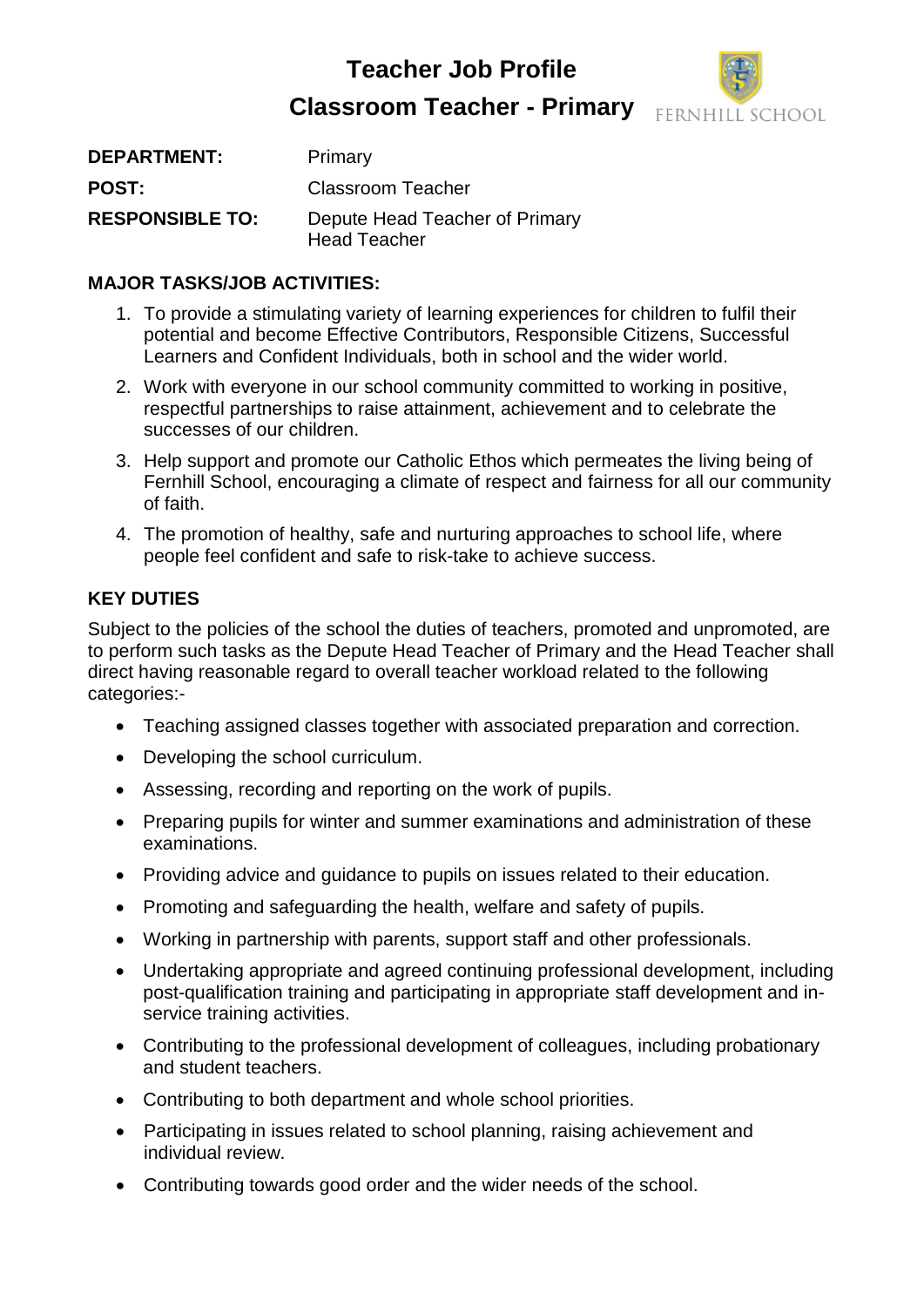#### **OTHER DUTIES**

The list of duties is not exhaustive and the postholder may be required to perform duties, appropriate to the post, other than those given in the job specification.

#### **ADDITIONAL INFORMATION / CONDITIONS:**

Fernhill is a Catholic school and teachers are responsible for seeking approval of their parish priest for appointment to any post in a Catholic School. For details on how to seek approval please go to<http://www.sces.uk.com/pages/approval.html>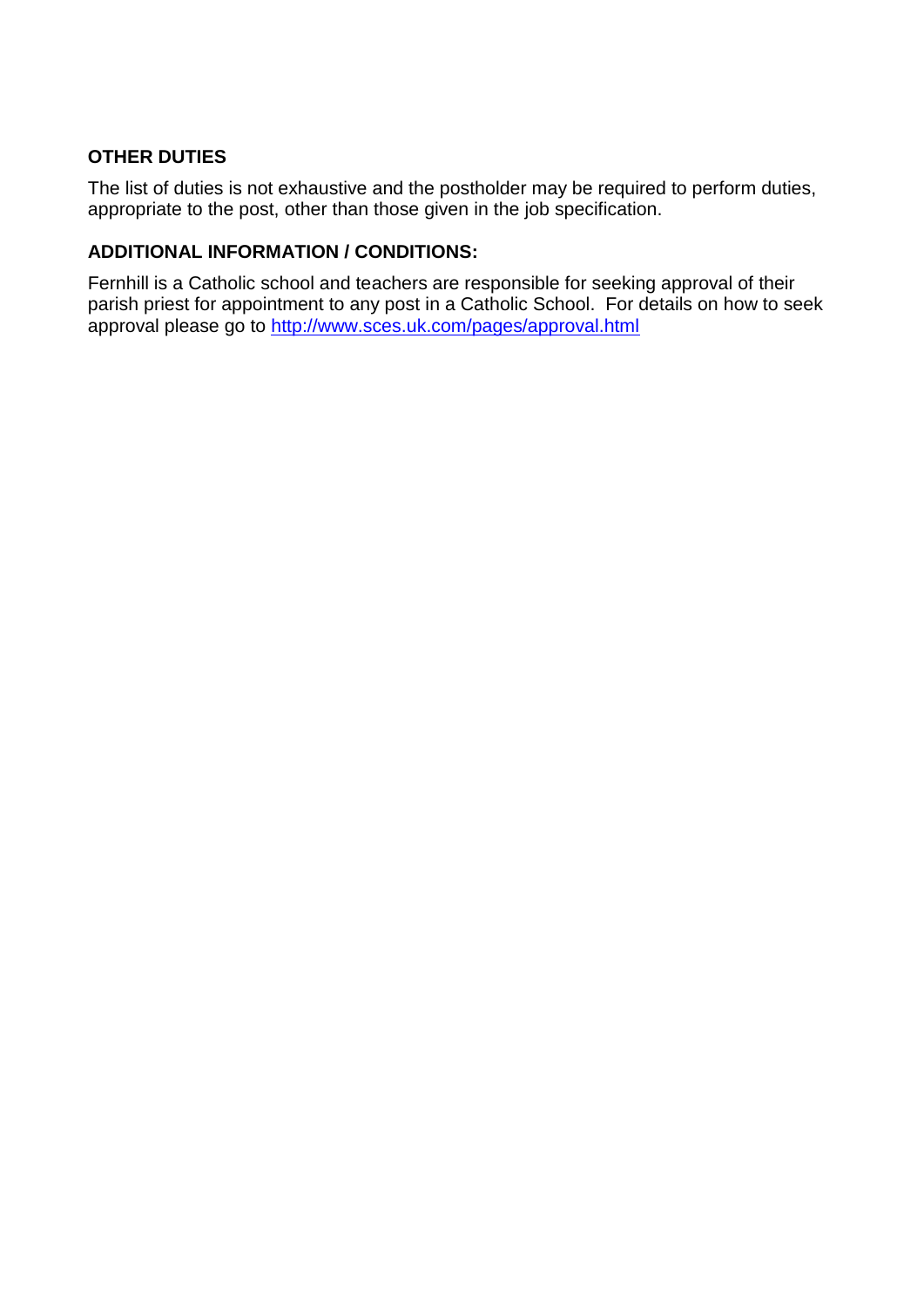# **Person Specification Classroom Teacher - Primary**



#### **Core Competencies:**

Being Customer/Client Focused Working Effectively with Others

Managing Change

Taking Ownership and Responsibility

Communicating Effectively

Planning and Decision Making

| <b>Teacher</b>                         | <b>Essential</b>                                                                                                                                                                                                                                                               | <b>Desirable</b>                                                                                                                                                                 |
|----------------------------------------|--------------------------------------------------------------------------------------------------------------------------------------------------------------------------------------------------------------------------------------------------------------------------------|----------------------------------------------------------------------------------------------------------------------------------------------------------------------------------|
| Experience                             | Successful experience of<br>teaching at primary level<br>Experience of working as a<br>member of a team<br>Successful implementation of<br><b>CfE</b>                                                                                                                          | Experience of liaising with<br>support/ multi-disciplinary<br>agencies<br>Previous experience of<br>contributing to the<br>development and<br>implementation of school<br>policy |
| Knowledge, Skills<br>and Understanding | Knowledge of current initiatives<br>in Education<br>Strong communication skills,<br>with the ability to communicate<br>and establish good<br>relationships with adults &<br>pupils<br>Ability to deliver effective<br>assessment and reporting<br>systems<br>Use of ICT skills | Evidence of core<br>professional skills having<br>been further developed                                                                                                         |
| <b>Qualifications and</b><br>Training  | Appointment subject to current<br><b>GTCS Registration</b>                                                                                                                                                                                                                     |                                                                                                                                                                                  |